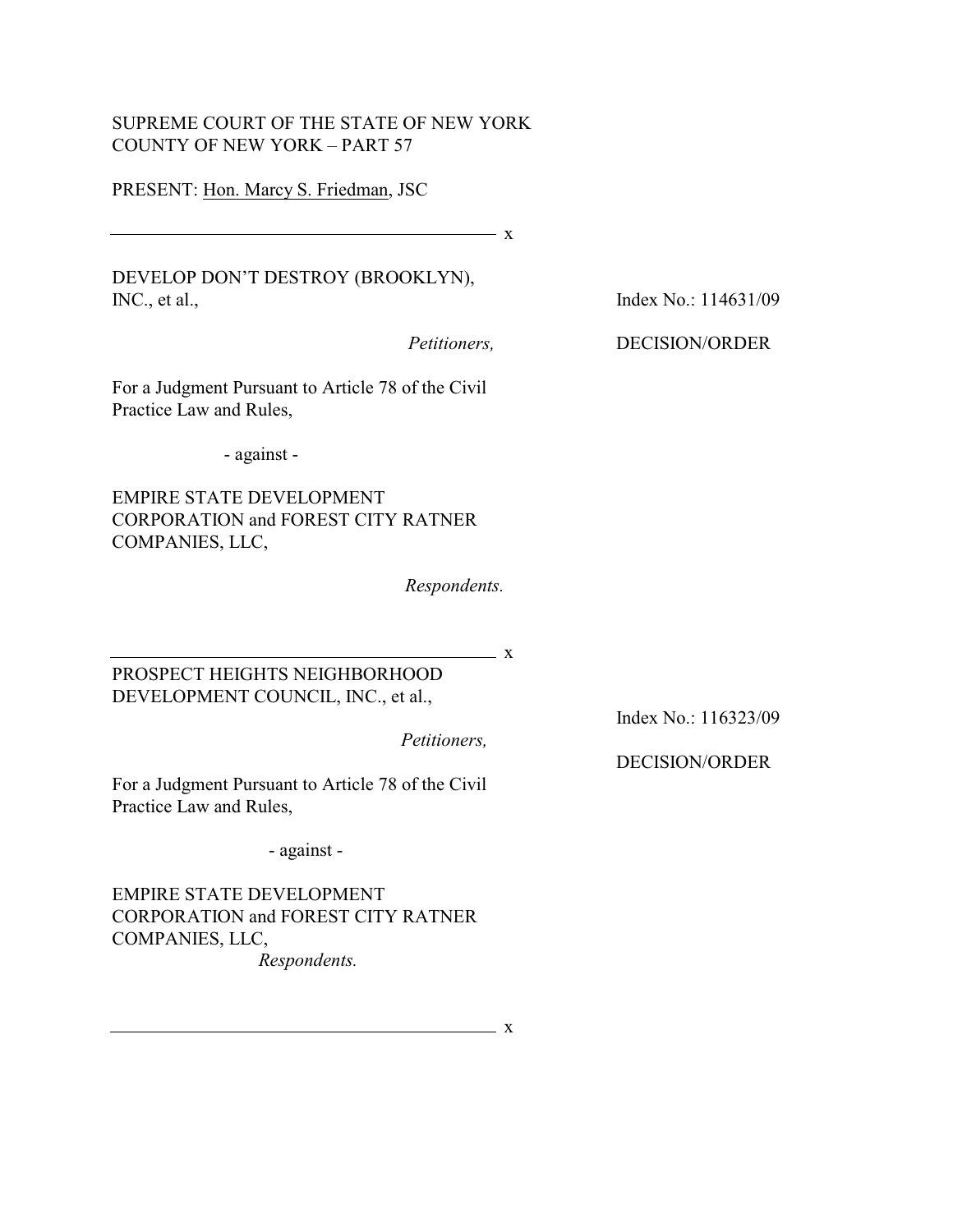In these Article 78 proceedings, petitioner Develop Don't Destroy (Brooklyn), Inc.

(DDDB) and petitioners Prospect Heights Neighborhood Development Council, Inc. and others (collectively PHND) challenged the affirmance, on September 17, 2009, by respondent New York State Urban Development Corp., doing business as the Empire State Development Corp. (ESDC), of a modified general project plan (2009 MGPP) for the Atlantic Yards Project in Brooklyn, to be constructed by respondent Forest City Ratner Companies (FCRC). By decision dated March 10, 2010 (prior decision), this court denied the petitions. Petitioners now move for leave to reargue and renew the petitions.

On these motions, petitioners argue that the court erred in rejecting petitioners' claim that ESDC violated the State Environmental Quality Review Act (SEQRA) (Environmental Conservation Law § 8-0101 et seq.) by approving the 2009 MGPP without preparing a Supplemental Environmental Impact Statement (SEIS) as a result of changes to the Project. Petitioners also argue that the court erred in rejecting petitioners' claim that ESDC violated the Urban Development Corporation Act (UDCA) by finding that the Project is a plan within the meaning of § 6260(c). Petitioners' motions are based on the terms of a master Development Agreement, entered into between ESDC and FCRC on December 23, 2009 (fn 1) which, according to petitioners, shows that the Project will be built-out over a 25 year period, not the 10 year period that ESDC assumed in reviewing the 2009 MGPP.

## The Prior Decision

The court refers to the prior decision for a detailed discussion of the parties' claims in these proceedings. In brief, petitioners' challenge rested primarily on the renegotiation in June 2009 by the Metropolitan Transit Authority (MTA) of its agreement with FCRC to sell FCRC air

-2-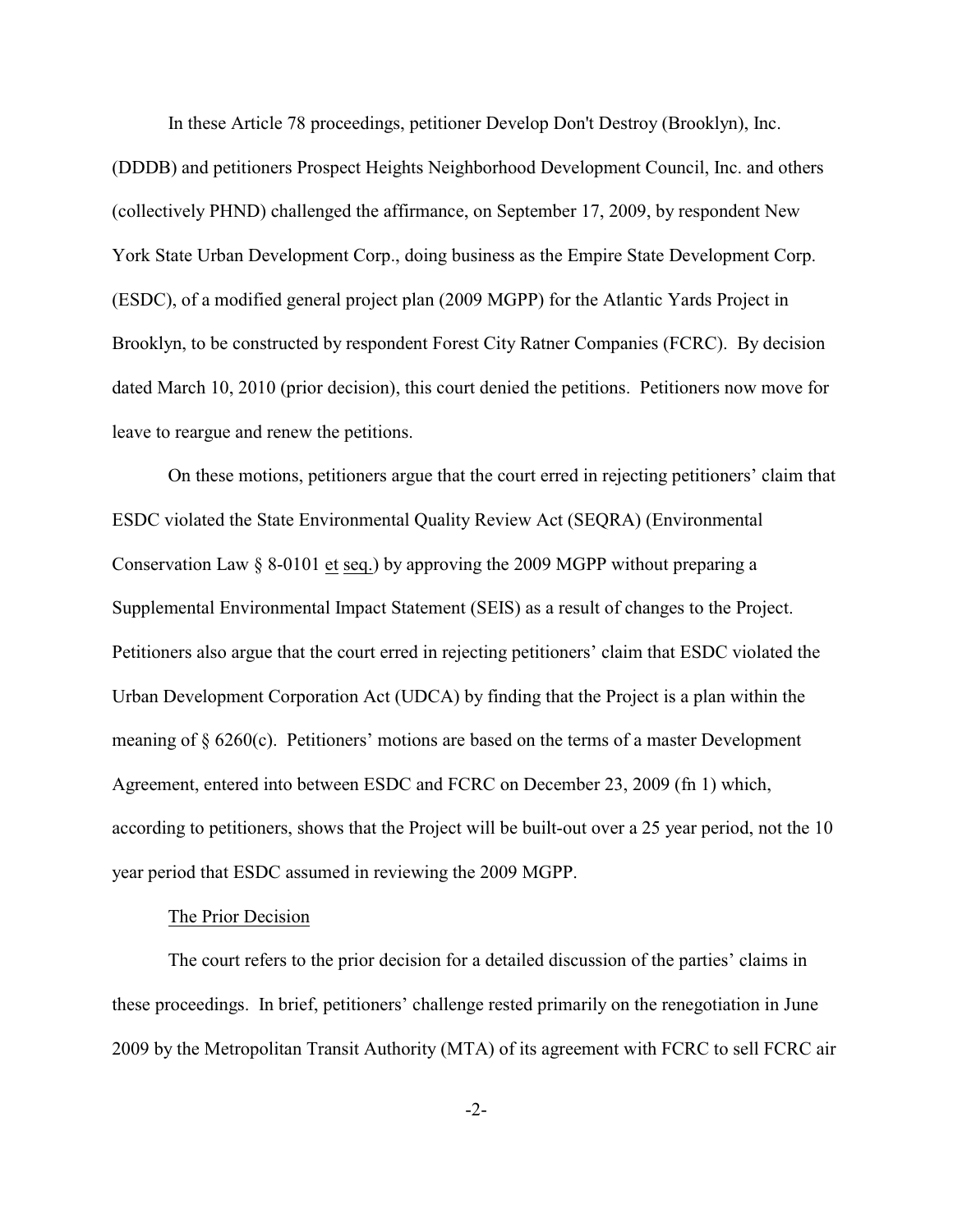rights necessary for development of 6 of the 11 residential buildings to be constructed in Phase II of the Project. In particular, petitioners cited MTA's agreement to permit FCRC to acquire the air rights over a 15 year period extending until 2030, rather than to require FCRC to purchase all of the air rights at the inception of the Project, as had been the case when the original Project Plan was approved in 2006. Petitioners argued that ESDC ignored the impact of the renegotiated MTA agreement on the time frame for construction, and improperly continued to use the 10 year build-out for the Project that had been used in the Final Environmental Impact Statement (FEIS) prepared in connection with the original Plan.

The prior decision set forth the court's reasons for rejecting petitioners' UDCA claim. The court is not persuaded that it misapprehended applicable facts or law governing this claim. The remainder of this opinion will accordingly address petitioners' SEQRA claim.

In the prior decision, the court found that ESDC based its use of a 10 year build-out on three main factors: the opinion of its consultant that the market can absorb the planned units over a 10 year period; ESDC's intent to obtain a commitment from FCRC to use commercially reasonable efforts to complete the Project in 10 years; and FCRC's financial incentive to do so. (Prior Decision at 11.) The decision reasoned that, under the limited standard for SEQRA review, the court was "constrained to hold that ESDC's elaboration of its reasons for using the 10 year build-out and for not requiring an SEIS was not irrational as a matter of law. ESDC's continuing use of the 10 year build-out was supported – albeit, ... only minimally – by the factors articulated by ESDC." (Id.)

# Evidence of the Terms of the Development Agreement in the Prior Papers and in the Reargument Motions

-3-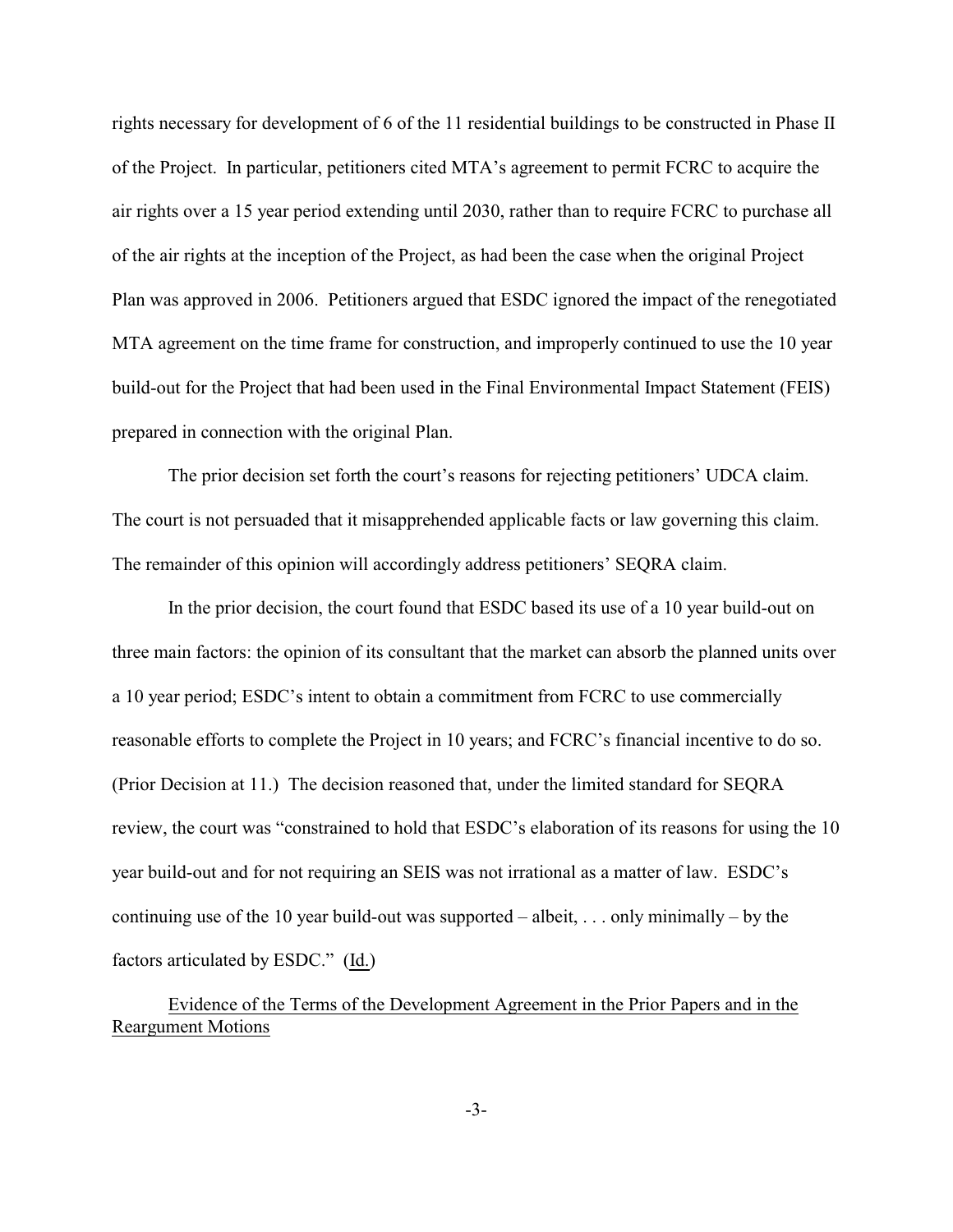At the time the petitions and ESDC's opposition papers were filed, ESDC had not yet entered into a formal agreement with FCRC for development of the Project. However, in arguing that the renegotiated MTA agreement did not extend the build-out until 2030, ESDC emphasized that the MTA agreement would be subject to a set of development agreements, to be entered into between ESDC and FCRC, in which FCRC would be contractually committed to implementing the 2009 MGPP, and would be required to use commercially reasonable efforts to complete the Project within 10 years, by 2019. (See e.g. ESDC Memo. In Opp. To DDDB Pet. at 22.) (fn 2) ESDC supported this claim with a citation to the MGPP as well as to a summary of the Development Agreement. (Id., citing AR 4692, 7070.) (fn 3) The MGPP provision that ESDC cited stated in full: "The Project documentation to be negotiated between ESDC and the Project Sponsor will require the Project Sponsors to use commercially reasonable efforts to achieve this schedule and to complete the entire Project by 2019. The failure to commence construction of each building would result in, inter alia, monetary penalties being imposed upon the Project Sponsors." (MGPP [AR 4692-4693].) The summary of the Development Agreement that ESDC cited was a one-page document that described the "Development Obligation" as: "To construct the project described in the Modified General Project Plan," including enumerated improvements. (AR 7070.) (fn 4)

It is undisputed that at the time ESDC approved the 2009 MGPP, the above MGPP provision and summary were the sole documents in the record before ESDC that summarized the terms of the Development Agreement. (June 29, 2010 Transcript of Oral Argument of Reargument Motions [Reargument Tr.] at 34.) As of the time ESDC filed its opposition papers to the petitions, the Development Agreement was in the process of being negotiated. (ESDC

-4-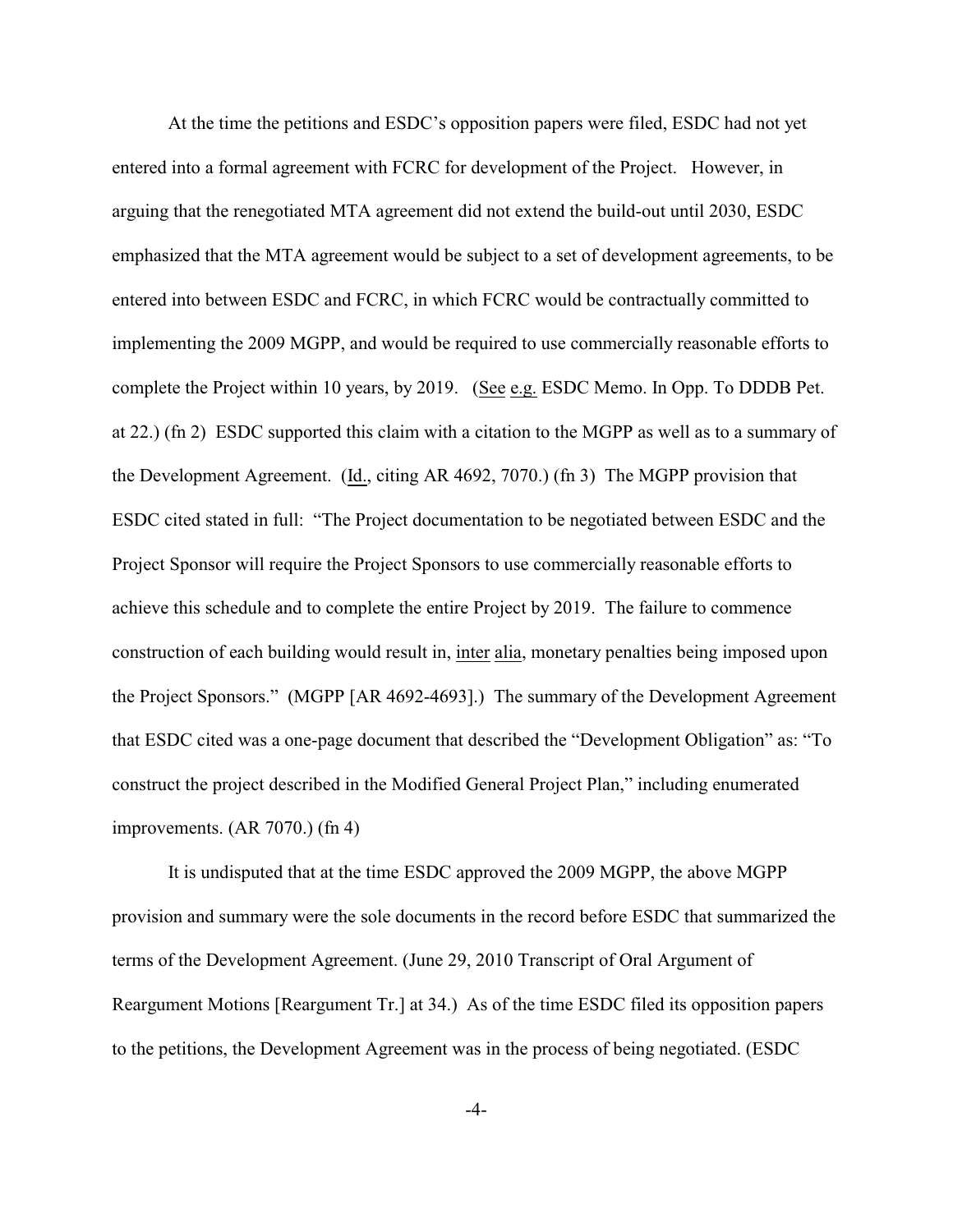Answer to DDDB Pet., Fact Statement ¶ 39.) However, ESDC cited no evidence of any terms of the Development Agreement other than the above MGPP provision and summary. Rather, in discussing the terms of the Development Agreement in its papers in opposition to the petitions, ESDC repeatedly cited only the MGPP provision and summary. (fn 5) By the time the oral argument of the petitions was held on January 19, 2010, the Development Agreement had been executed. However, ESDC continued to represent that the terms of the Development Agreement were those contained in the MGPP provision and summary. (See e.g. Jan. 19, 2010 Tr. at 44-46, 51, 81.)

On the reargument motions, ESDC for the first time acknowledged the existence in the Development Agreement of a 25 year outside date for substantial completion of Phase II of the Project. The reargument motions also mark the first time ESDC admitted that, at the time of its review of the 2009 MGPP, ESDC knew of the 25 year outside date and "anticipated" its inclusion in the Development Agreement. (Reargument Tr. at 35-36.) (fn 6)

Prior to these reargument motions, the above MGPP provision and summary were also the sole documents containing the terms of the Development Agreement that were furnished to this court. In seeking leave to renew, petitioners offer the full master Development Agreement. This Agreement distinguishes between construction of the Arena and Phase I buildings on the Arena block, and construction of Phase II buildings which constitute 11 of the 16 residential hirise buildings to be constructed on the Project site. The former are required to be substantially completed within or reasonably soon after the 10 year build date, and are the subject of heavy penalties in the event of delays. The latter are required to be substantially completed in 25 years or by 2035, and are apparently the subject of less stringent penalties in the event of failure to

-5-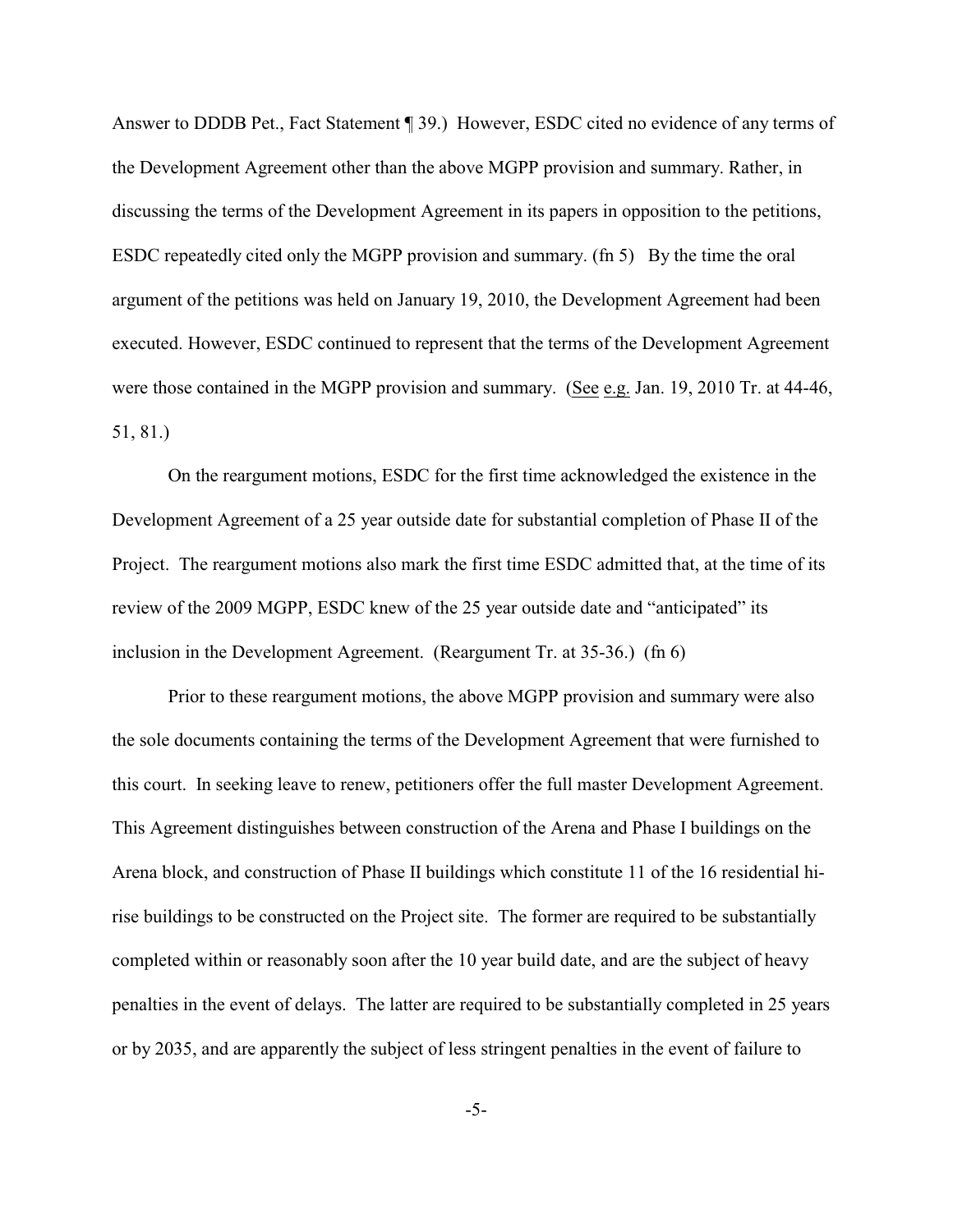meet that deadline.

#### Development Agreement

As the issue before this court is the impact of the Development Agreement on ESDC's determination to use the 10 year build-out and to approve the 2009 MGPP without requiring an SEIS, the detailed provisions of the Development Agreement regarding scheduling of the construction must be reviewed: The Agreement provides for commencement and construction of the Arena well within the 10 year period. (§ 8.4; Appendix A [requiring the Arena to be the first or second building for which construction is commenced, and requiring the substantial completion of the Arena by the Outside Arena Substantial Completion Date, defined as the sixth anniversary of the Project Effective Date or by 2016].) (fn 7) It also provides for commencement of the Phase I buildings on the Arena Block well within the 10 year period (§ 8.6[d] [providing, subject to certain exceptions, for commencement of Phase I buildings within 3 to 10 years of the Project Effective Date or from 2013 to 2020]), and for substantial completion of the Phase I buildings within a 12 year period. (§8.6 [providing for substantial completion of the Phase I construction within 12 years of the Project Effective Date or by 2022, subject to Unavoidable Delays].) (fn 8) The Agreement defines as Events of Default failure to commence or substantially complete the Arena within the preceding deadlines (§ 17.1[b], [d]) and failure to commence or substantially complete the Phase I construction within such deadlines. (§ 17.1[i], [l].) Upon the occurrence of these Events of Default, FCRC is required to pay substantial liquidated damages (Schedule 3 liquidated damages). For the Arena, these damages are set at \$75 million for failure to timely commence construction. (Schedule 3 at 1.) They may amount to as much as \$341 million for failure to meet the outside substantial completion deadline,

-6-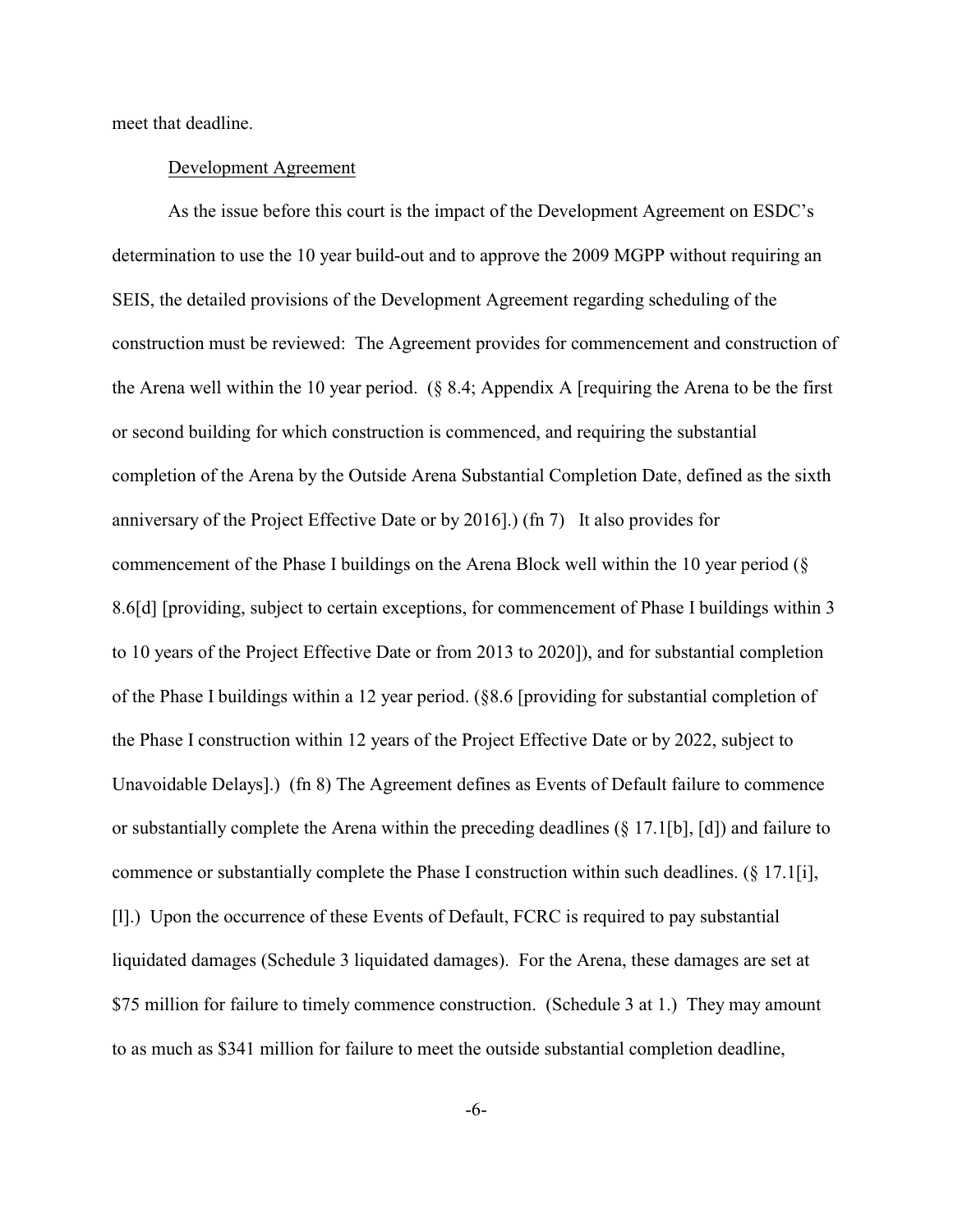depending on the length of the default. (Id. at 2-3.) For Phase I, the damages for failure to timely commence construction may reach \$5 million per building per year. (Id. at 4-5.) The damages for failure to meet the outside substantial completion date are based on a formula that takes into account the length of the default and the Phase I square footage that has been completed. The Phase I damages shown in the example range from \$586,000 per year to \$5.5 million. (See § 17.2[a][ii]; Schedule 3 at 8-10.)

In contrast, the Development Agreement does not provide for dates for commencement of Phase II construction other than for commencement of the platform which is needed to support the construction of certain Phase II buildings. The commencement of the platform is not required until the 15<sup>th</sup> anniversary of the Project Effective Date or 2025 (§ 8.5.) While failure to commence construction of the platform is defined as an Event of Default (§17.1[g]), the significant Schedule 3 liquidated damages are not a remedy for such default. (§ 17.2[a][ii].) The Development Agreement requires Phase II Construction to be substantially complete, subject to Unavoidable Delays, by the Outside Phase II Substantial Completion Date, which is defined as 25 years following the Project Effective Date or 2035. (§ 8.7.) Failure to substantially complete the Phase II construction is defined as an Event of Default (§ 17.1[m]), but is not a basis for the payment of Schedule 3 liquidated damages.  $(\S 17.2[a][ii])$  Rather, the remedy for such default is ESDC's option to terminate the applicable Project Lease for any portion of the Project site on which construction of improvements has not commenced. (§ 17.2[a][vi].)

The Development Agreement contains the following provision requiring FCRC to use commercially reasonable efforts to complete the project by December 31, 2019: "[The FCRC developer entities] agree to use commercially reasonable effort to cause the Substantial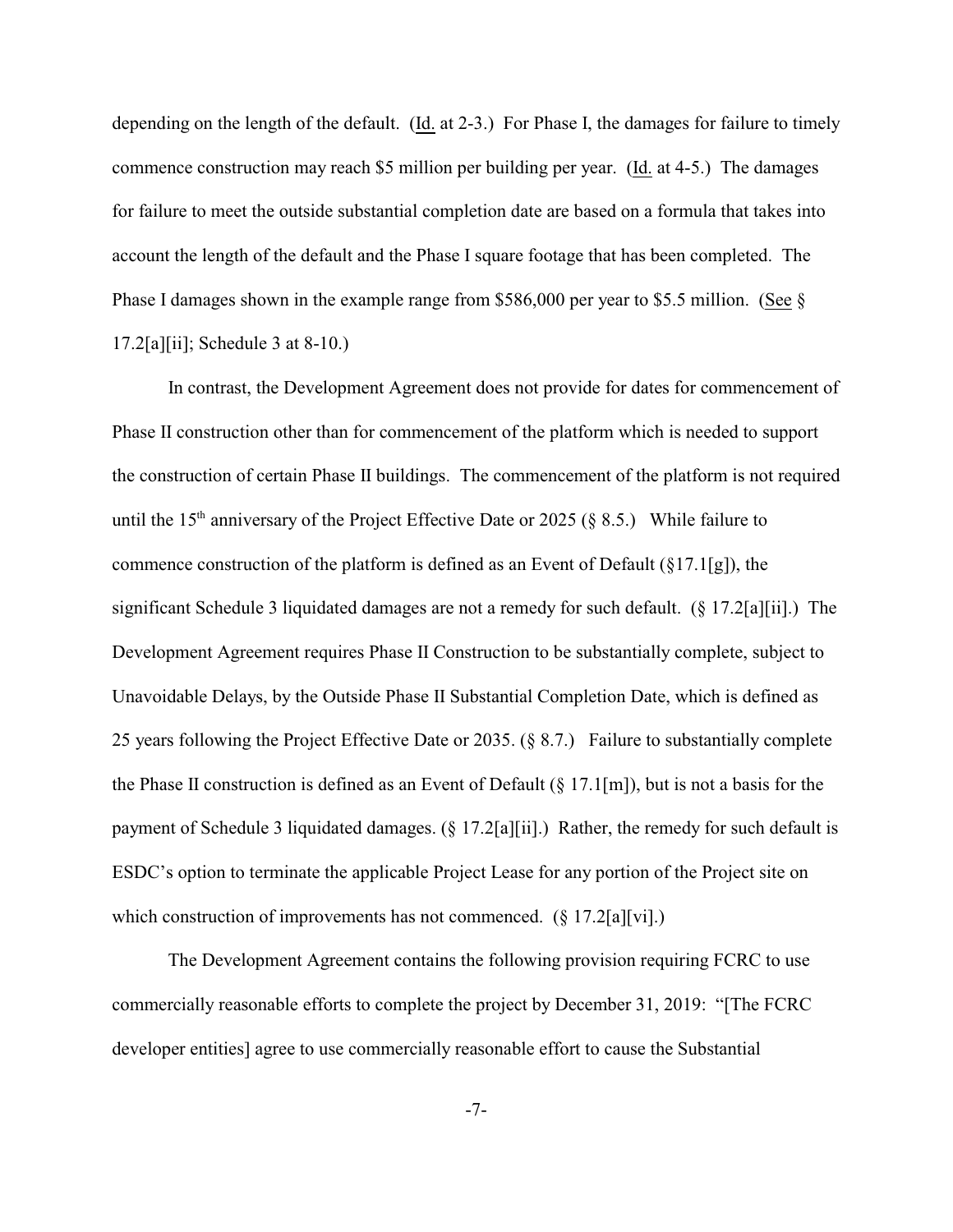Completion of the Project to occur by December 31, 2019 (but in no event later than the Outside Phase II Substantial Completion Date [defined in § 8.7 as 25 years following the Project Effective Date], in each case as extended on a day-for-day basis for any Unavoidable Delays." (§ 2.2.) The Development Agreement provides that the Article VIII deadlines for the performance of Phase I and II work shall not "modify, limit or otherwise impair" FCRC's obligations under the preceding provision. (§ 8.1[d].) However, the remedies provided for failure to use commercially reasonable efforts to complete the Project by 2019 are uncertain or appear to be significantly less stringent than the remedies provided for FCRC's failure to meet the deadlines for Phase I work.

The Development Agreement provides that in the event of FCRC's failure to use commercially reasonable efforts, ESDC may resort to remedies available through litigation – i.e., "any and all remedies available to ESDC at law or in equity under or in connection with this Agreement," including specific performance and damages. (§ 17.2[d].) If ESDC were to claim a breach of the commercially reasonable efforts provision, a mixed issue of fact and law would be presented. While courts are adept at interpreting legal standards, determination of this issue would be complicated by the absence of settled authority. There is a substantial body of case law, under UCC 9-627, interpreting the term commercially reasonable manner in connection with dispositions of collateral. (See e.g. Bankers Trust Co. v J.V. Dowler & Co., 47 NY2d 128 [1979].) However, this authority is not factually relevant to the construction context. The parties have not cited, and the court's research has not located, case law articulating standards for awarding damages or equitable relief for failure to use commercially reasonable efforts to meet construction deadlines. (Cf. 330 Hudson Owner, LLC v The Rector, Church-Wardens &

-8-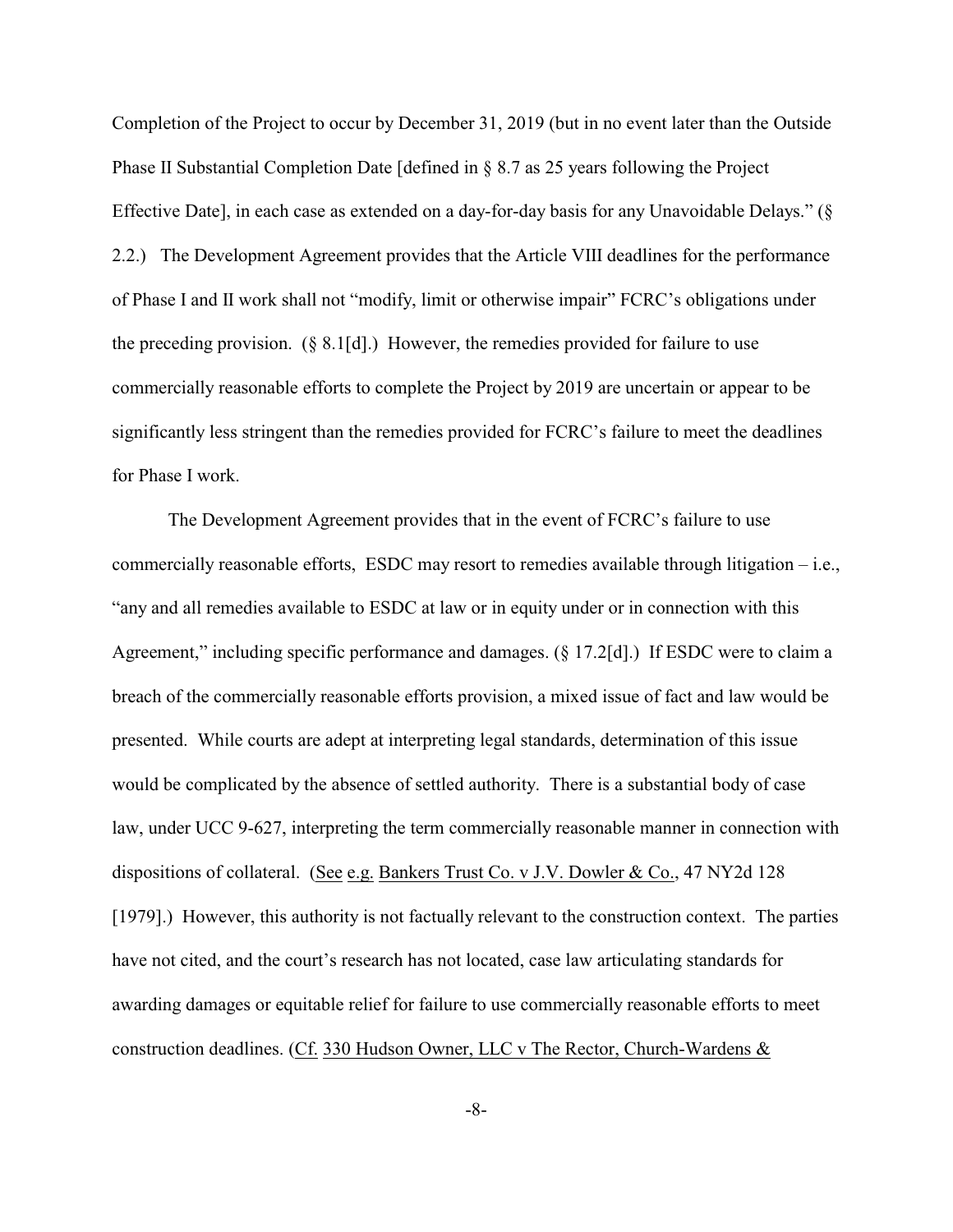Vestrymen of Trinity Church, 2009 NY Slip Op 51018[U], 23 Misc 3d 1131[A] [Sup Ct, New York County].)

The Development Agreement also does not define the failure to use commercially reasonable efforts as an Event of Default for which Schedule 3 liquidated damages are available. (§ 17.2[a][ii].) It does appear that such failure would qualify as an Event of Default for which a notice to cure is required under a catch-all provision for not otherwise specified defaults. (§ 17.1 [r].) For these unspecified defaults, the Development Agreement provides for liquidated damages in the amount of \$10,000 per day until the defaults are cured, or the reduced amount of \$1,000 per day if, in ESDC's "reasonable determination," the default would not have a material adverse effect on the value or use of the Project site, or result in a condition hazardous to human health, or put the Project site in danger of being forfeited, or subject ESDC to criminal or civil liability or penalties.  $(\S 17.2[a][x])$  (fn 9) These damages are significantly lower than the Schedule 3 damages available for other specified Events of Default. In addition, imposition of these damages would require a predicate finding, subject to the legal uncertainties discussed above, that the commercially reasonable efforts provision had been breached.

### Discussion

As close reading of the Development Agreement shows, the Agreement plainly contemplates an outside build date of 25 years for completion of the 11 Phase II buildings which constitute the substantial majority of the residential buildings at the Project. It provides detailed timetables, firm commencement dates for the Arena and Phase I work, no commencement dates (other than for the platform) for the Phase II residential construction, and apparently far stricter penalties for failure to meet the deadlines for the Arena and Phase I work than for failure to meet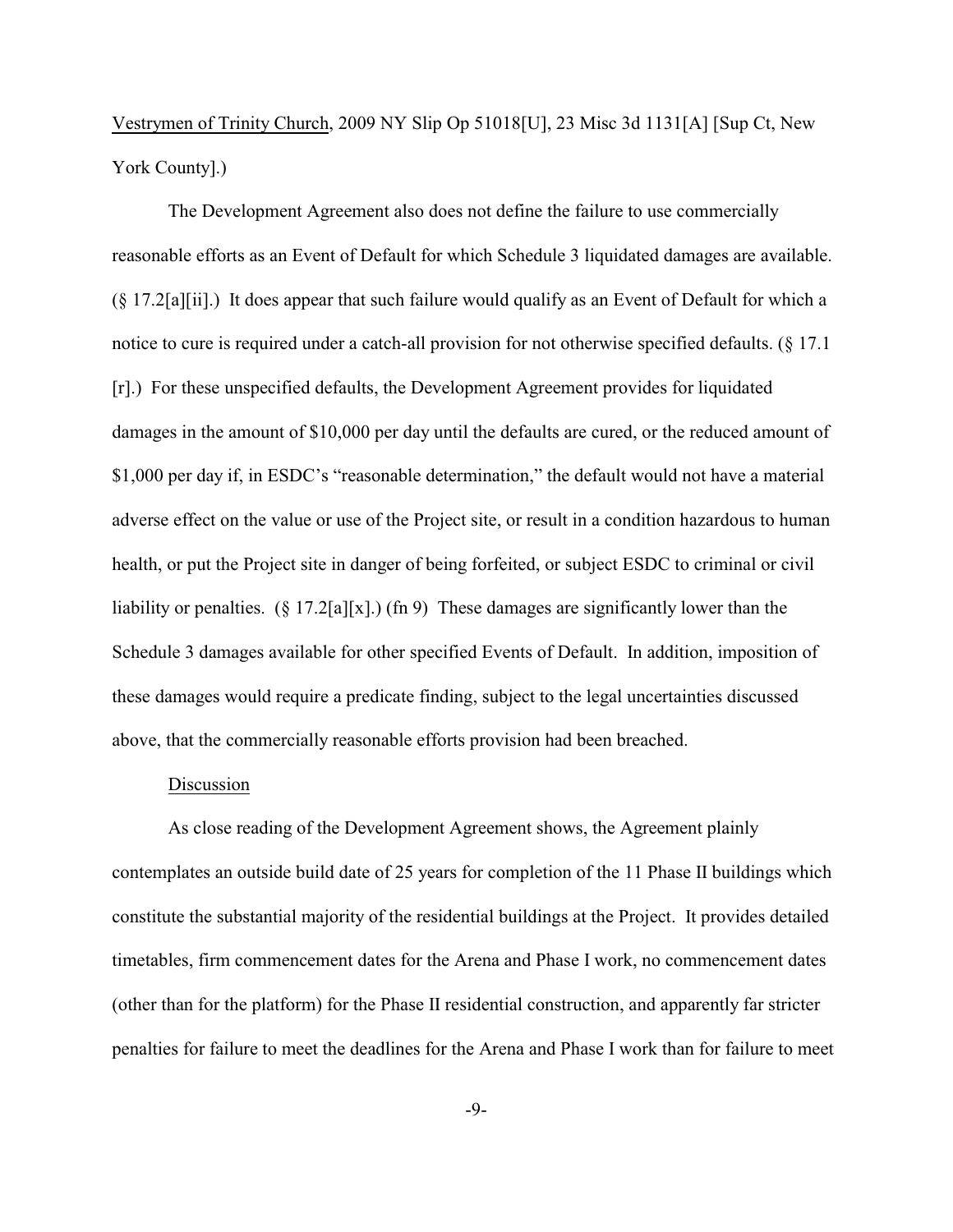the 2035 outside deadline for substantial completion of the Phase II buildings or for failure to use commercially reasonable efforts to complete the Project by 2019.

In its papers in opposition to the Article 78 petitions, ESDC repeatedly cited, as the basis for its continuing use of the 10 year build-out, the MGPP provision stating ESDC's intent to require FCRC to use commercially reasonable efforts to complete the Project by 2019, and the summary of the Development Agreement (AR 7070). Neither of these documents gave any indication that the Development Agreement would include a 25 year substantial completion date for the Phase II construction. While ESDC's papers acknowledged that there were mandatory commencement dates for construction of the first few buildings on the Arena Block, the papers did not discuss the absence of any deadlines for commencement of the Phase II buildings, were completely silent as to the 2035 outside date, and contained no discussion of the disparate penalties provided for failure to meet the deadlines for Phase I and II construction. ESDC's papers left the inaccurate impression that the commercially reasonable efforts provision was the focus of the Development Agreement, whereas the Agreement in fact contained numerous far more detailed construction deadlines for the Project which cannot be ignored in addressing the rationality of the build-date.

In opposing the petitions, ESDC argued that the master closing documents could not have been included in the record because they did not exist at the time of ESDC's approval of the 20009 MGPP. (Jan. 19, 2010 Tr. at 67.) Significantly, although the Development Agreement had been executed as of the date the petitions were heard, ESDC did not then claim that it was unaware, at the time of the approval, that the Development Agreement would provide the 2035 outside completion date for Phase II rather than a 2019 completion date for the entire Project.

-10-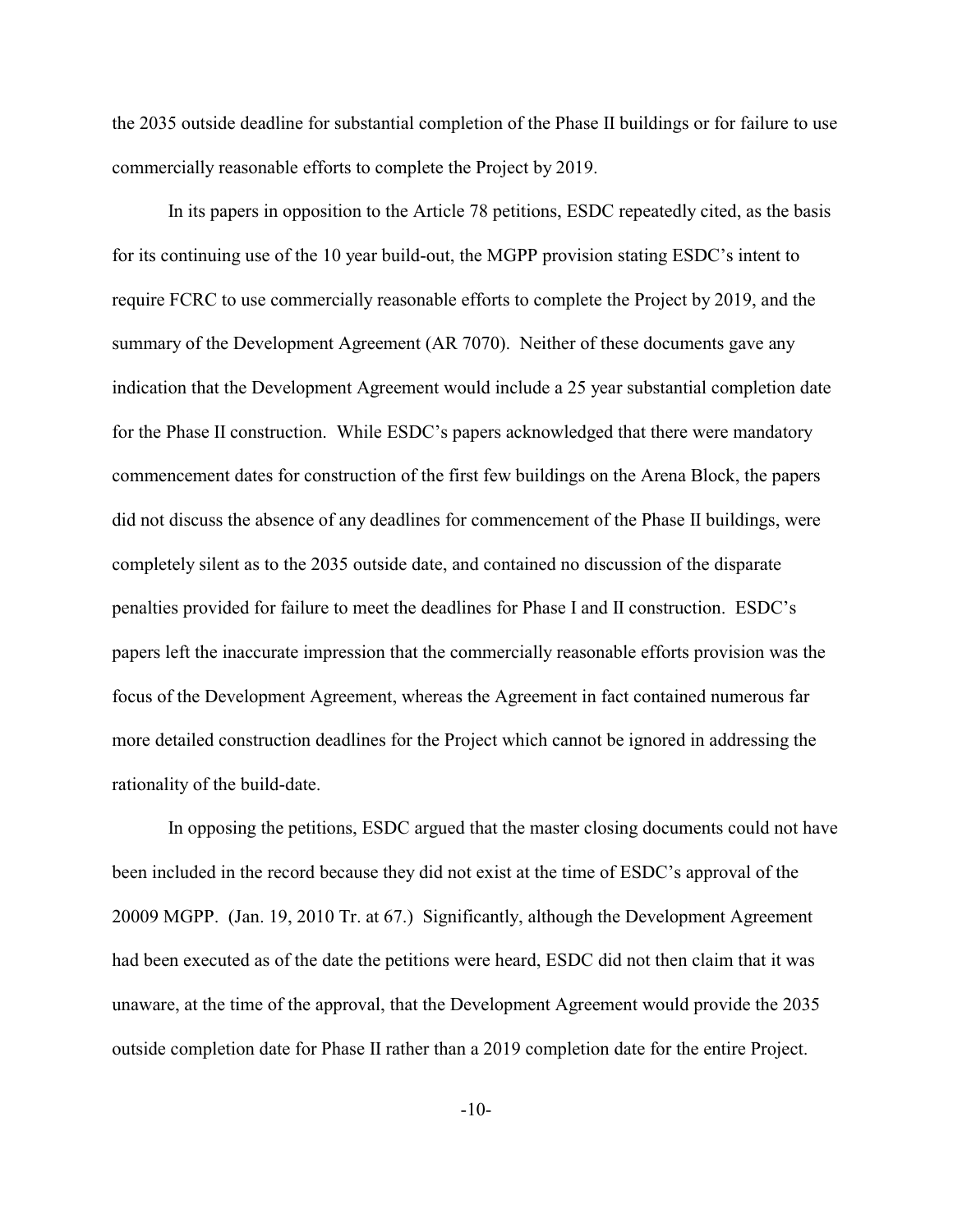Rather, at the oral argument, ESDC continued to represent that the terms of the Development Agreement were described in the summary (AR 7070) that was in the record before ESDC at the time of the approval. (Jan. 19, 2010 Tr. at 45.) ESDC went so far as to state that this document "summarizes many of the salient elements of the general project plan." (Id.) This summary, of course, said nothing about the 2035 outside substantial completion date for the Phase II construction, and merely stated that FCRC was obligated to construct the Project in accord with the MGPP which, in turn, contained the provision that FCRC would be required to use commercially reasonable efforts to complete the Project by 2019.

As noted above, on the reargument motions, ESDC acknowledged for the first time that it was aware, when it reviewed the 2009 MGPP, that a provision for a 2035 substantial completion date for the Phase II construction would be included in the Development Agreement that was to be negotiated. (Reargument Tr. at 35-36.) However, ESDC never discussed this provision in its review of the MGPP, and ESDC never disclosed the provision to this court in these Article 78 proceedings for review of ESDC's determination.

ESDC had an obligation to furnish the court in these Article 78 proceedings with a complete and accurate record of the proceedings before ESDC. (See generally 7804[e]; Bellman v McGuire, 140 AD2d 262, 265  $[1<sup>st</sup>$  Dept 1988] [holding that "CPLR 7804 $[e]$  requires the respondent in an Article 78 proceeding to submit a complete record of all evidentiary facts." [emphasis in original].) It is axiomatic that ESDC also had an obligation to accurately summarize the bases for its determination in the proceedings before this court. Thus, once the Development Agreement was executed, ESDC had an obligation to bring it to the attention of this court in order to correct the totally incomplete representations, made in the summary of the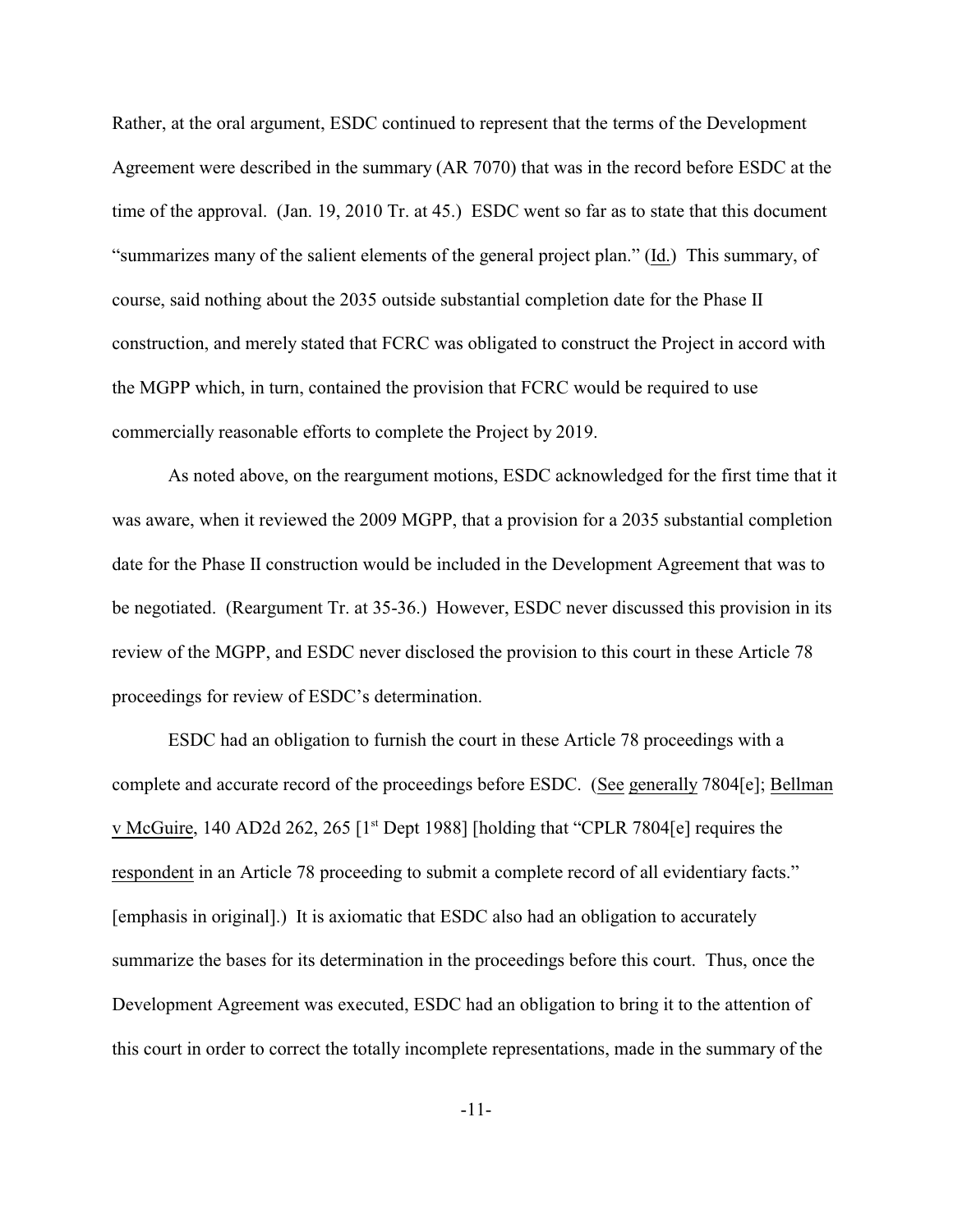Development Agreement and in ESDC's papers in opposition to the Article 78 petitions, as to the terms that were included in Development Agreement regarding the imposition and enforcement of deadlines for completion of the Project. Given ESDC's failure to do so, leave to reargue and renew is warranted. (See Bellman, 140 AD2d at 265.)

In granting reargument and renewal, the court rejects ESDC's contention that consideration of the Development Agreement would violate the well-settled tenet of Article 78 review that the court is bound by the facts and record before the agency. (See generally Matter of Featherstone v Franco, 95 NY2d 550, 554 [2000].) Nor would consideration of the Development Agreement violate the precept that updating of the information to be considered by the agency is "rarely warrant[ed]," given the interest in the finality of administrative proceedings. (Matter of Jackson v New York State Urban Dev. Corp., 67 NY2d 400, 425 [1986].) The Development Agreement is not accepted to show changed circumstances since ESDC's determination or to supplement the record that was before ESDC. Rather, although the Development Agreement was executed after ESDC's determination, ESDC repeatedly stated that it relied on its terms in approving the MGPP. In fact, at the oral argument of the petitions, ESDC represented that the Development Agreement was the "main thing" ESDC was relying on to get the Project built in conformance with the plan. (Jan. 19, 2010 Tr. at 45-47.) The Development Agreement is therefore accepted to correct ESDC's incomplete representations concerning the Agreement's terms regarding construction deadlines and their enforcement. Put another way, the Development Agreement is needed to enable the court to undertake meaningful review of ESDC's representation that its use of the 10 year build-out in assessing environmental impacts of the MGPP was reasonable, based on its intent to require FCRC to make a contractual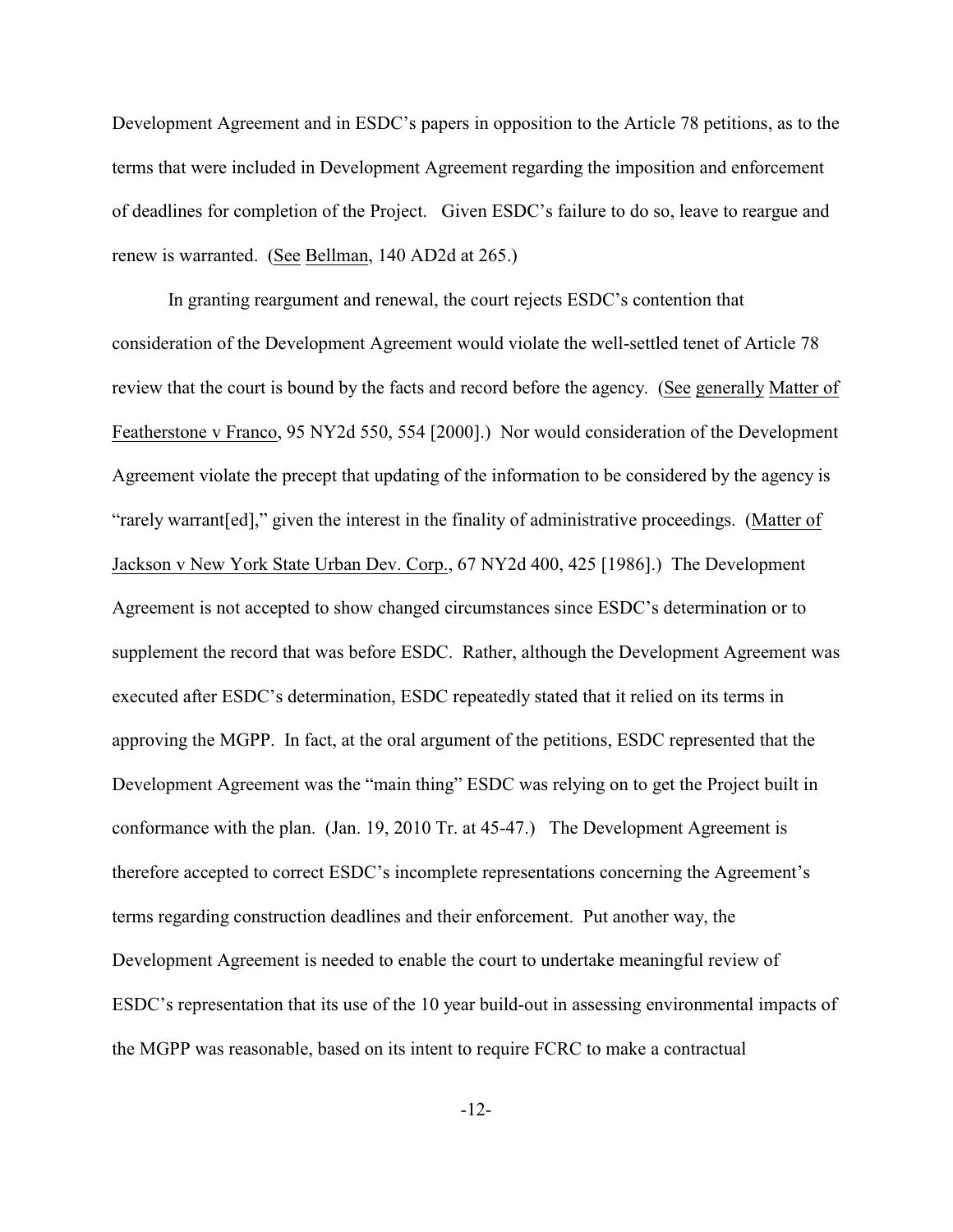commitment to use commercially reasonable efforts to complete the Project by 2019. (fn 10)

The court also rejects ESDC's contention that reargument and renewal is unnecessary because the 25 year outside date for completion of the Project is "nothing new," and that the documents that were in the record before ESDC – in particular, the summary of Project leases showing 25 year terms (see AR 7068-70) – gave notice of the 25 year outside date. (ESDC Memo. In Opp. To Reargument Motions at 21.) ESDC took a completely contrary position in opposing the petitions. It dismissed petitioners' reliance on the 25 year term leases to show that the Project would take 25 years to build, stating: "[A] sunset provision establishing the date on which the relationship between the developer and ESDC would come to an end with respect to a specific development parcel, whether or not a Project building has been successfully constructed on that parcel, sheds no light on the schedule for construction anticipated by the parties. [¶] Outer 'drop dead' dates do not supersede FCRC's contractual obligation to use commercially reasonable efforts to develop the Project by 2019." (ESDC Memo. In Opp. To PHND Pet. at 35 [internal citations omitted].)

To the extent that ESDC argues that reargument and renewal is unnecessary because ESDC has already taken a hard look at the impacts of delays in the construction of the Project, this contention is also unavailing. For this argument, ESDC relies on the Technical Memorandum (AR 4744 et seq.), prepared at the time of ESDC's review of the 2009 MGPP, in which ESDC concluded that an extended schedule would not result in significant impacts not identified in the FEIS, and that preparation of an SEIS was not needed. (ESDC Memo. In Opp. To PHND Pet. at 39.) While the Technical Memorandum reached this conclusion (AR 4808), it treated the change in the Project schedule as a change from 2016 to 2019. It assumed a 10 year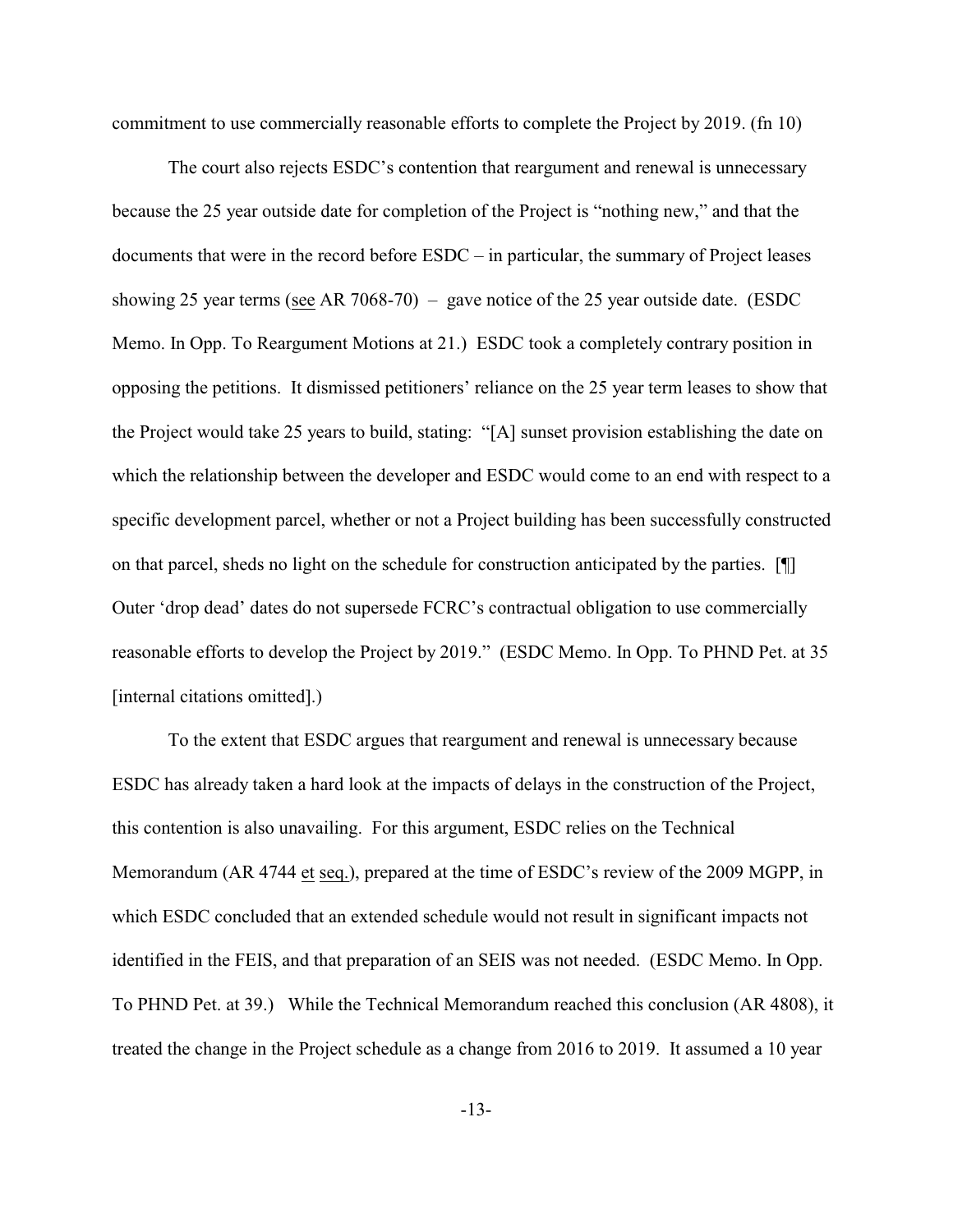build-out, stating: "The anticipated year of completion for Phase I of the project has been extended from 2010 to 2014 due to delays in the commencement of construction on the arena block. The anticipated date of the full build-out of the project – Phase  $II$  – has been extended from 2016 to 2019 for the same reason." (AR 4752, 4755.) While the Technical Memorandum also undertook an analysis of the potential for delayed build-out, it did so on the basis of the potential for "prolonged adverse economic conditions" (id. at 4808), and not on the basis of a change in the Project schedule to provide for construction beyond 2019, much less over a 25 year period, as to which the Technical Memorandum was silent. Moreover, in considering delays due to economic conditions, the Technical Memorandum analyzed environmental impacts on traffic and parking, as well as transit and pedestrian conditions, over a five year period beyond 2019 or until 2024, not an additional 16 year period to 2035. (Id. at 4812-4815.) It did not provide a specific number of years for its analysis of other environmental impacts, including delays in the development of open space, extensions of time during which above ground parking lots would remain in existence, impacts on neighborhood character, and effects of prolonged construction. With respect to all impacts, the Technical Memorandum concluded that a delay in the build-out due to prolonged adverse economic conditions "would not result in any significant adverse environmental impacts that were not addressed in the FEIS." (Id. at 4816.)

ESDC now suggests that the construction impacts of a 10 year build-out would be the same or even more severe than the construction impacts of a 25 year build-out because, if construction were delayed, "the intensity of the construction would be greatly reduced." (ESDC Memo. In Opp. To Reargument Motions at 14-15. See also FCRC Memo. In Opp. To Reargument Motions at 11.) However, the Technical Memorandum did not compare the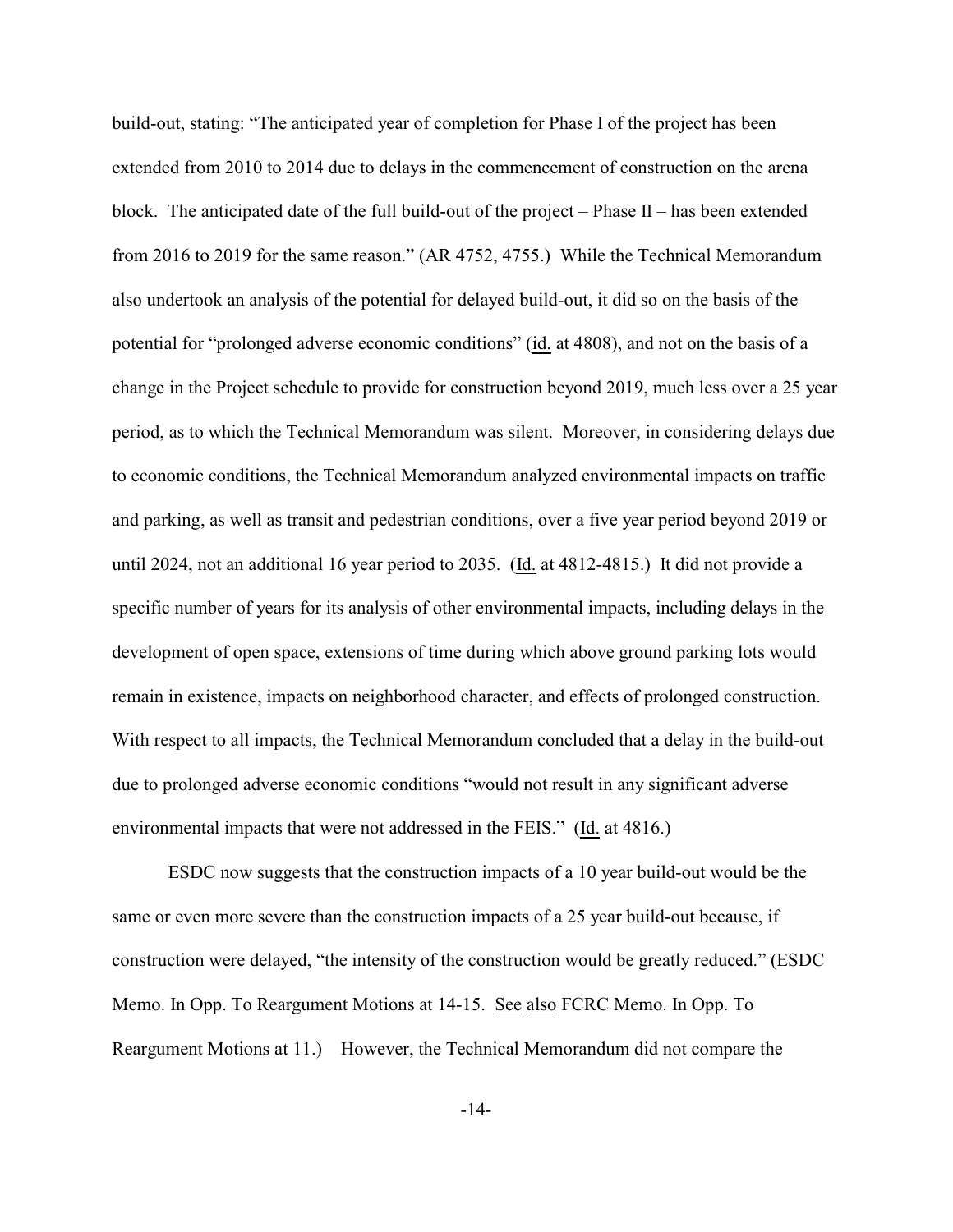environmental impacts of intense construction over a 10 year period with the impacts of ongoing construction over a 25 year period. It did not address, and the record thus lacks any expert opinion or analysis of, the impact of a potential 25 year delay in completion of the Project.

## Conclusion

ESDC argues, and the court agrees, that SEQRA does not require guarantees that a Project will be completed by the build date or exactitude in the agency's selection of a build date. However, ESDC itself acknowledges that "ESDC had the responsibility to determine whether the proposed schedule was reasonable for purposes of conducting the requisite assessment of environmental impacts." (ESDC Memo. In Opp. To Reargument Motions at 5.) As the Appellate Division held in a prior litigation involving the Atlantic Yards Project, a mere inaccuracy in the build date will not invalidate the basic data used in the agency's environmental assessment. (See Develop Don't Destroy [Brooklyn] v Urban Dev. Corp., 59 AD3d 312, 318 [1st Dept 2009] [DDDB I], lv denied 13 NY3d 713, rearg denied 14 NY3d 748 [2010]. See also Committee to Preserve Brighton Beach v Council of City of New York, 214 AD2d 335 [1st Dept 1995], lv denied 87 NY2d 802.) As the Court also held, ESDC's choice of the build year is not immune to judicial review. Rather, it is subject to review under the arbitrary and capricious or rational basis standard that is applicable to judicial scrutiny of any agency action in an Article 78 proceeding. (DDDB I at 318.)

Under this standard, as applied to a SEQRA determination in particular, the court's review "is limited to whether the agency identified the relevant areas of environmental concern, took a 'hard look' at them, and made a 'reasoned elaboration' of the basis for its determination." (Riverkeeper, Inc. v Planning Bd. of Town of Southeast, 9 NY3d 219, 231-232 [2007] [citing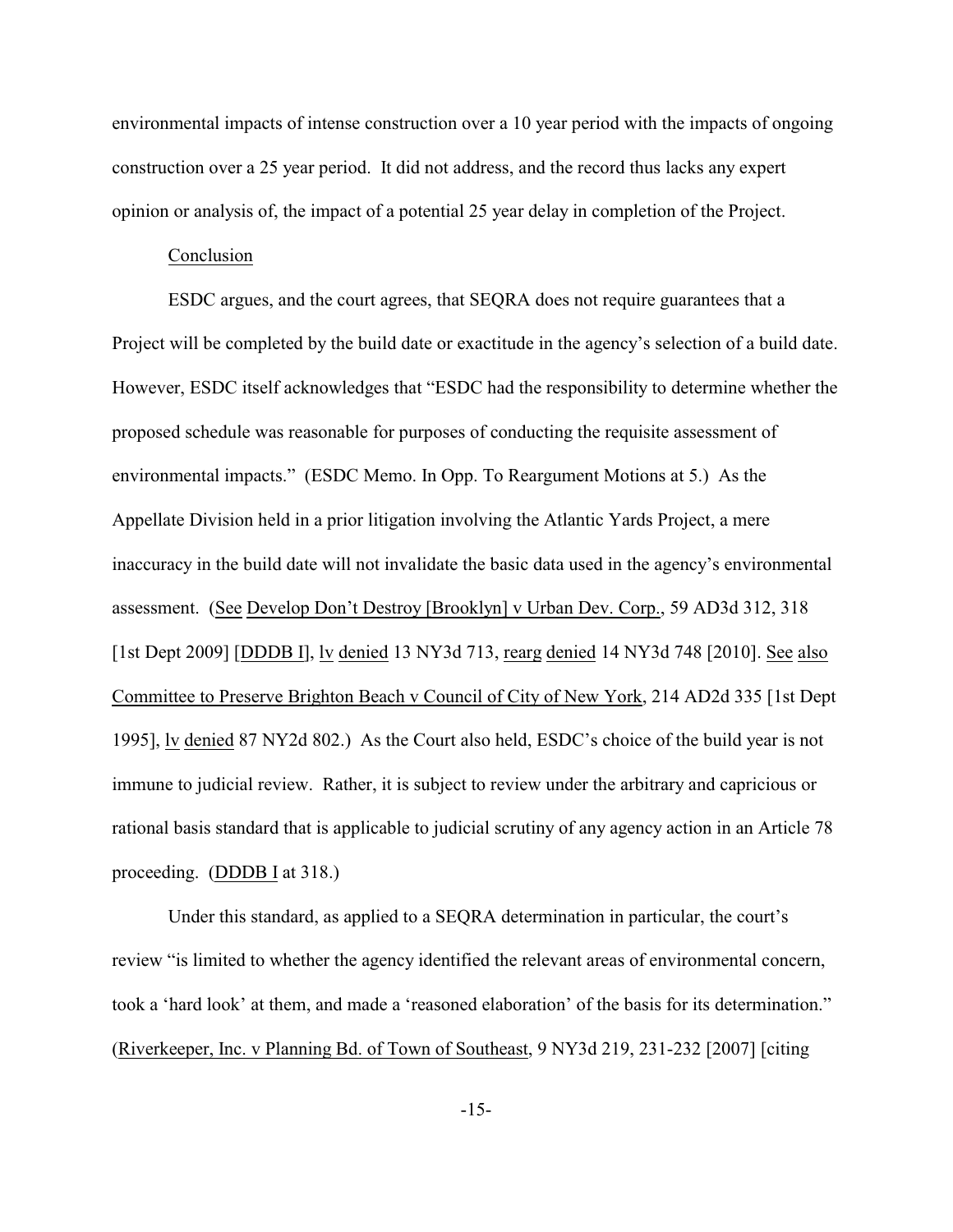Matter of Jackson, 67 NY2d at 417.) "[T]he courts may not substitute their judgment for that of the agency for it is not their role to weigh the desirability of any action or to choose among alternatives." (Riverkeeper, Inc., 9 NY3d at 232 [internal quotation marks, citations, and brackets omitted].) However, judicial review must be "meaningful." (Id. at 232.) It is the court's responsibility to "ensure that, in light of the circumstances of a particular case, the agency has given due consideration to the pertinent environmental factors." (Akpan v Koch, 75 NY2d 561, 571 [1990].)

In the prior decision, this court criticized ESDC's lack of transparency and its failure even to mention the MTA agreement by name, but found, based on its review of the record, that ESDC was aware that the MTA agreement had made a "major change" in the Project, and had articulated reasons for its continued use of the 10 year build-out that were marginally sufficient to survive scrutiny under the limited standard for judicial review of a SEQRA determination. (Prior Decision at 15-16.) Now, in what appears to be yet another failure of transparency on ESDC's part in reviewing the 2009 MGPP, ESDC never directly acknowledged or addressed the impact of the Development Agreement on the build-out; and, in these Article 78 proceedings, ESDC never brought to the court's attention the extended construction schedule that the Development Agreement contemplates.

The Development Agreement has cast a completely different light on the Project build date. Its 25 year outside substantial completion date for Phase II and its disparate enforcement provisions for failure to meet Phase I and II deadlines, read together with the renegotiated MTA Agreement giving FCRC until 2030 to complete acquisition of the air rights necessary to construct 6 of the 11 Phase II buildings, raise a substantial question as to whether ESDC's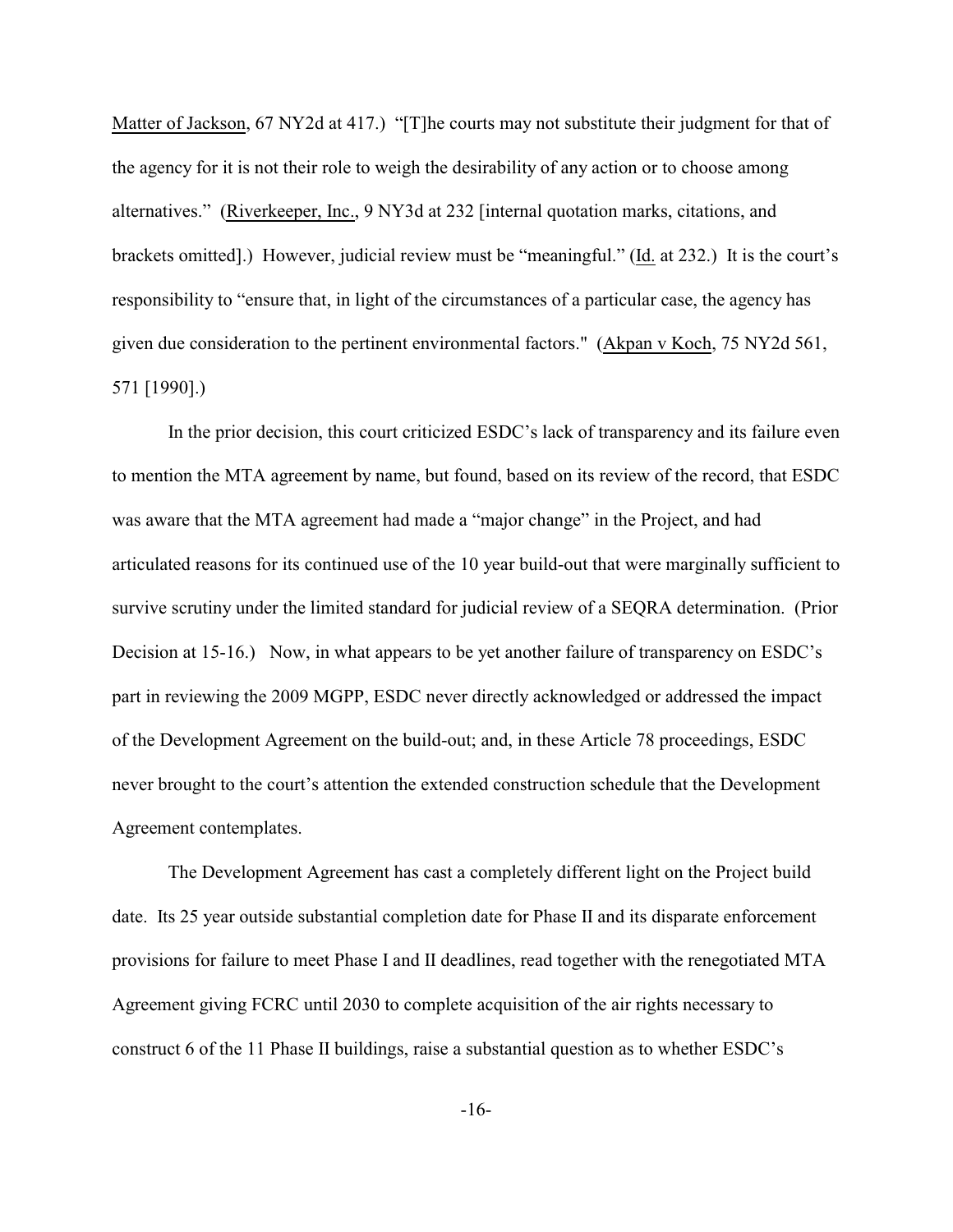continuing use of the 10 year build-out has a rational basis.

In the prior decision, this court accepted ESDC's claim that because the MTA agreement permitted FCRC to acquire the air rights on a parcel-by-parcel basis, it was not inconsistent with the development scenario posited by ESDC, in which the Project would proceed incrementally within the 10 year build date rather than stall until the 2030 outside date for acquisition of the air rights. (Prior Decision at 12.) This rationale for continuing use of the 10 year build date was, in turn, dependent on ESDC's assertion that it would require a contractual commitment from FCRC to use commercially reasonable efforts to complete the Project by 2019. (See fn 2, supra.) As such, it is also called into question by the Development Agreement that was actually negotiated.

The court makes no finding, at this juncture, as to the rationality of the 10 year build-out. Its reading of the Development Agreement was undertaken not for the purpose of making a final determination as to the proper construction of the Agreement but for the purpose of determining whether the provisions of the Agreement have relevance to the rationality of ESDC's decision to continue to use the 10 year build date. The court has concluded that these provisions unquestionably must be addressed. Under the limited standard for SEQRA review, it is for ESDC to do so in the first instance. Where, as here, an agency action involves a specific project, "environmental effects that can reasonably be anticipated must be considered." (Matter of Neville v Koch, 79 NY2d 416, 427 [1992] [emphasis in original].) If ESDC concludes, in the face of the Development Agreement and the renegotiated MTA agreement, that a 10 year buildout continues to be reasonable, and that it need not examine environmental impacts of construction over a 25 year period on neighborhood character, air quality, noise, and traffic, among other issues, then it must expressly make such findings and provide a detailed, reasoned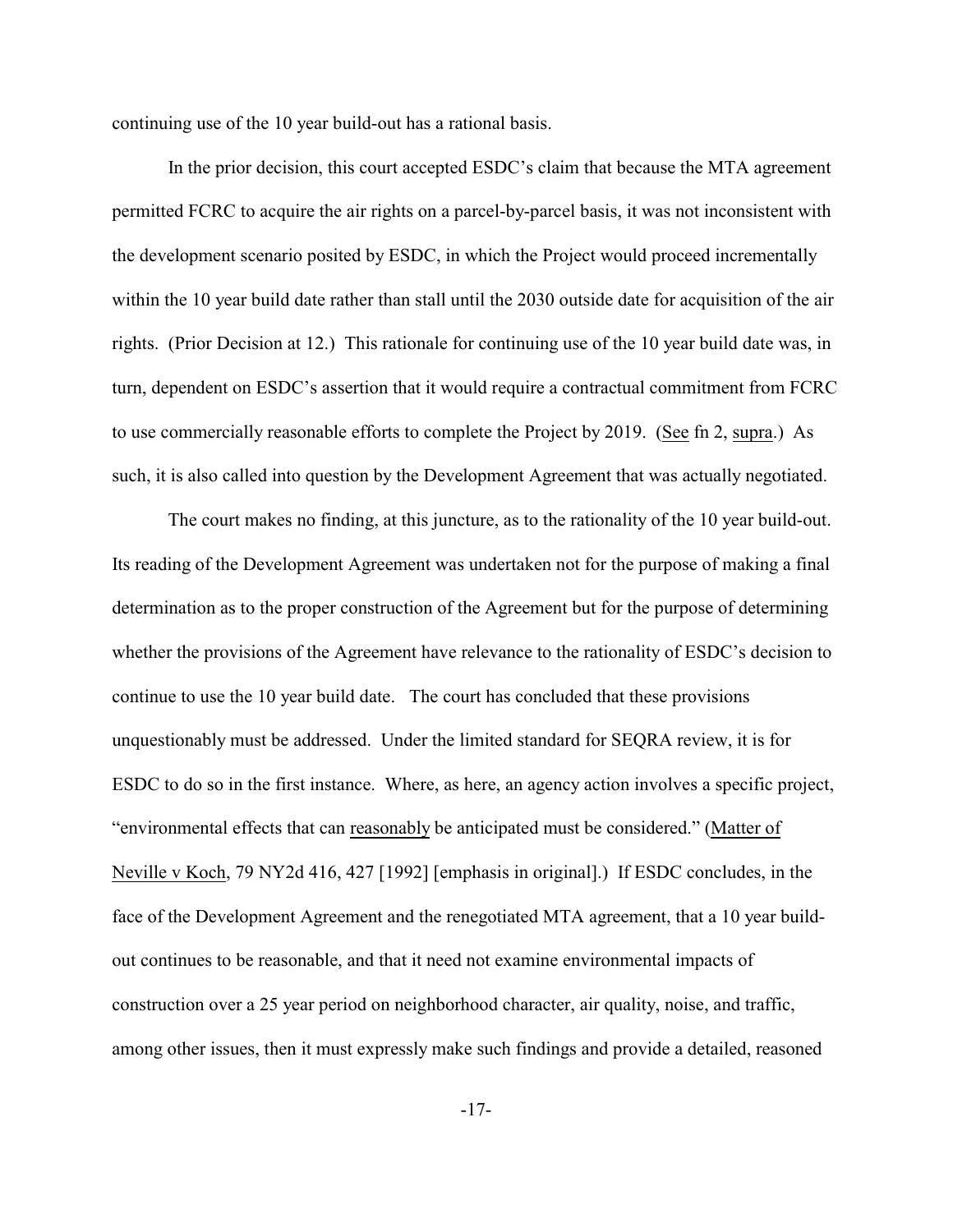basis for the findings.

In sum, the court holds that ESDC did not provide a "reasoned elaboration" for its determination not to require an SEIS, based on its wholesale failure to address the impact of the complete terms of the Development Agreement and of the renegotiated MTA agreement on the build-out of the Project. The matter should accordingly be remanded to ESDC for additional findings on this issue. (fn 11)

It is accordingly hereby ORDERED that the motions of petitioners DDDB and PHND are granted to the following extent: Leave to reargue and renew is granted, and the proceedings are remanded to ESDC for findings on the impact of the Development Agreement and of the renegotiated MTA agreement on its continued use of a 10 year build-out for the Project, and on whether a Supplemental Environmental Impact Statement is required or warranted.

 $\overline{\phantom{a}}$  , and the contract of the contract of the contract of the contract of the contract of the contract of the contract of the contract of the contract of the contract of the contract of the contract of the contrac

Dated: New York, New York November 9, 2010

MARCY S. FRIEDMAN, J.S.C.

Footnotes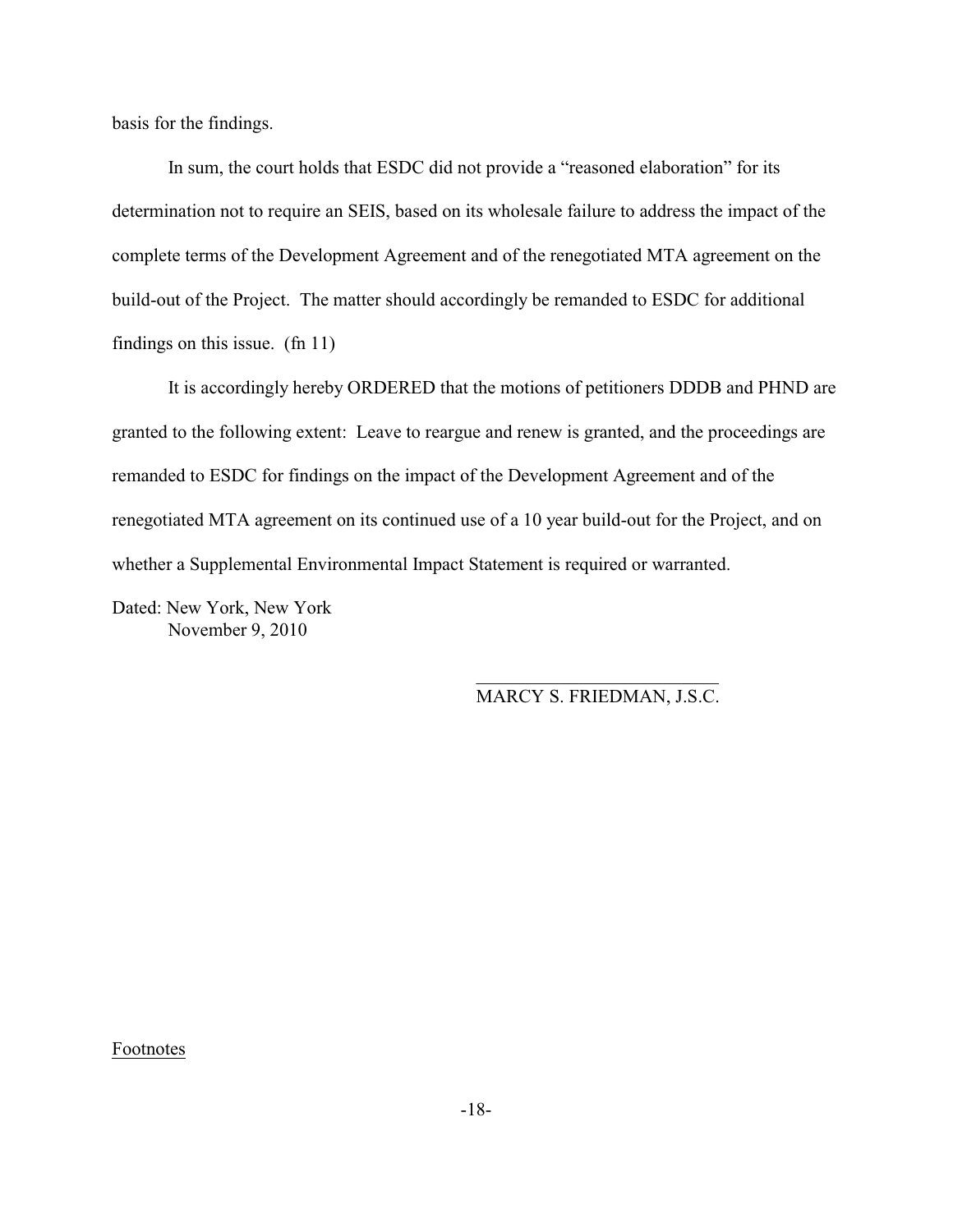fn 1 While the copy of the Development Agreement that is annexed to the petitions is undated, ESDC's counsel confirmed at the oral argument of the petitions that it was executed on December 23, 2009. (Jan. 19, 2010 Tr. Of Oral Argument Of Petitions [Jan. 19, 2010 Tr.] at 46.)

fn 2 ESDC also argued that the MTA agreement set outside deadlines for FCRC to acquire the air rights needed to construct 6 of the Phase II buildings, but that FCRC had the option to purchase the air rights on a parcel-by-parcel basis. ESDC further argued that it expected that FCRC would exercise the option because it would be obligated to use commercially reasonable efforts to complete the Project within the 10 year deadline. (Jan. 19, 2010 Tr. at 51.)

fn 3 AR refers to the record before ESDC in connection with its approval of the 2009 MGPP.

fn 4 The enumerated improvements are improvements of 4,470,000 gross square feet, exclusive of the Arena; no less than 2,250 units of affordable housing, subject to the availability of subsidies; a completed Arena for basketball and other events; at least 8 acres of open space; a completed Urban Room; a completed upgraded railyard; a completed subway entrance; and a completed Carlton Avenue Bridge.

fn 5 Thus, for example, ESDC represented: "With respect to schedule, the MGPP describes the anticipated timetable (AR 4687), and establishes mandatory commencement dates for construction of the first few buildings on the Arena Block (AR 4692); it then dictates that 'the Project documentation to be negotiated between ESDC and the Project Sponsor is to require the Project Sponsors to use commercially reasonable efforts to . . . complete the entire Project by 2019.' (Id.)" (ESDC Memo. In Opp. To DDDB Pet. at 17.) AR 4687 is also a citation to a portion of the MGPP stating that the "[t]he build-out of the Project is likely to occur in two phases," with Phase I anticipated to completed by 2014 and Phase II by 2019. AR 4692 refers to a portion of the MGPP which states that the Arena is expected to open in 2011-2012, sets forth dates for commencement of construction on three other Phase I non-Arena buildings, and contains the much-referenced statement: "The Project documentation to be negotiated between ESDC and the Project Sponsor will require the Project Sponsors to use commercially reasonable efforts to achieve this schedule and to complete the entire Project by 2019."

Another statement typical of ESDC's representations as to the terms of the Development Agreement is as follows: "Petitioners' errors in describing the purpose and effect of the MTA term sheet are compounded by the fact that they look only to the transaction with MTA to discern FCRC's obligations. What they apparently fail to apprehend . . . is that there will be an entirely separate set of agreements between FCRC and ESDC, and that under those agreements FCRC will be contractually committed to implementing the 2009 MGPP. (Fact Statement ¶ 39.) Among other things, FCRC will be required to use 'commercially reasonable efforts' to complete the Arena and certain Phase I buildings in accordance with a specified schedule, and to bring the Project to completion by 2019, with sanctions imposed for any failure to do so. (Fact Statement ¶ 39; AR 4692, 7070.)" (ESDC Memo. In Opp. To DDDB Pet. at 22.) The Fact Statement is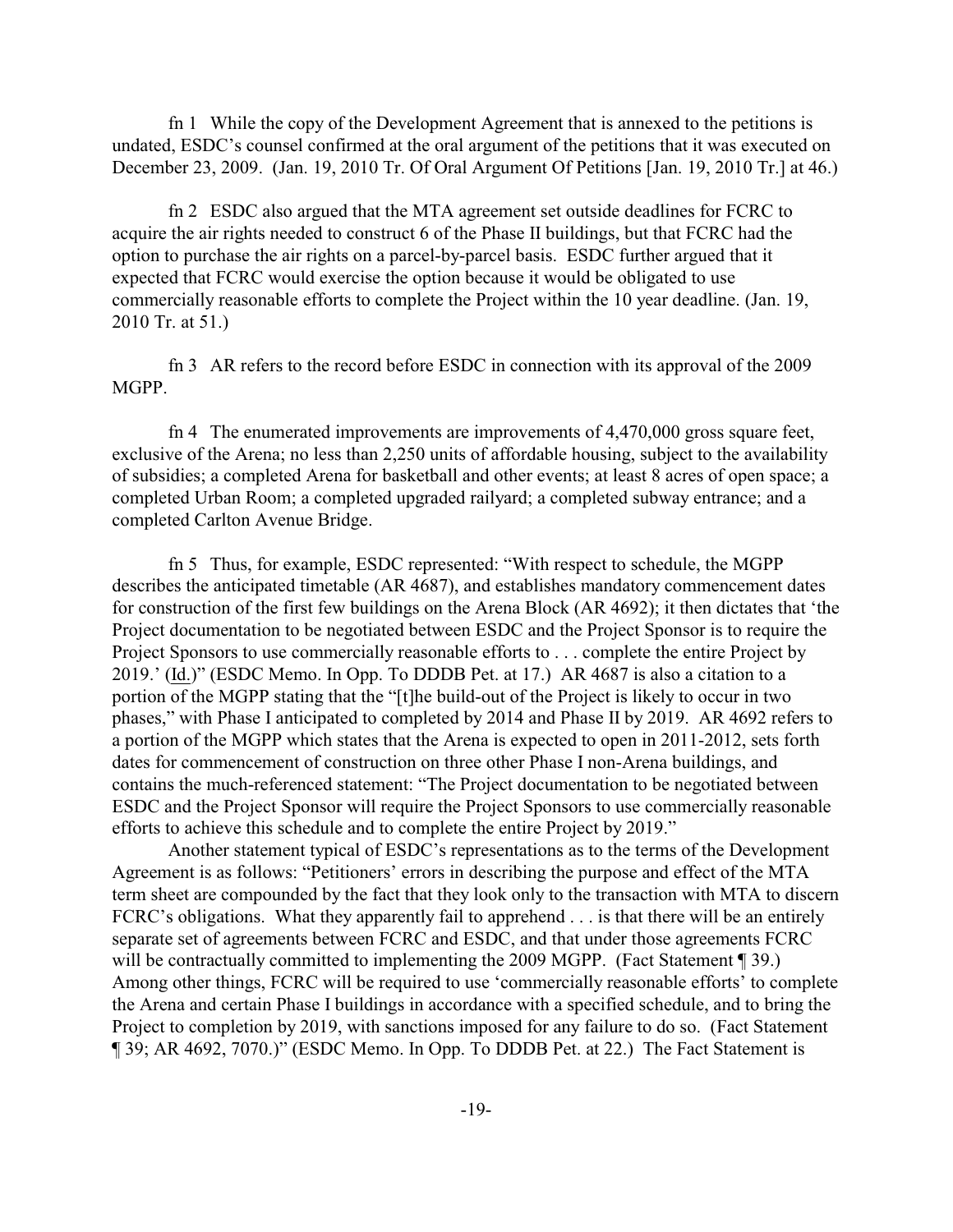contained in ESDC's Answer to the Petition. Paragraph 39 refers to the commercially reasonable efforts provision of the MGPP (AR 4692); to AR 7067-7069 which is a description of the Project Leases; and to AR 7070 which is the summary of the Development Agreement referred to in the text above.

Other substantially similar representations as to the terms of the Development Agreement are made in ESDC's Memorandum In Opposition To DDDB Petition at 40, and in ESDC's Memorandum In Opposition To PHND's Petition at 34 and 57.

fn 6 At the oral argument of the reargument motions, ESDC stated that the 25 year terms of the Project leases "match[ed] up with what was actually in the development agreement, which is that there was the outside date [of] 25 years from project effective date. . . . So what we have in the development agreement is really from a contractual standpoint, that which was anticipated. There is a schedule. There is a commercially reasonable efforts provision. And then there is the outside dates that is kind of a drop-dead date, no matter what you have to complete by that date." (Rearg. Tr. at 35-36.)

As discussed in the text (infra at 12-13), this argument is contrary to the position taken by ESDC at the time the petitions were first heard.

fn 7 It is undisputed that the Project Effective Date, based on which the Development Agreement imposes deadlines, is May 12, 2010. (ESDC Letter to Court, dated July 2, 2010.)

fn 8 Unavoidable Delays, as defined in the Development Agreement (Appendix A) include typical force majeure conditions and litigation which delays construction, but not inability to obtain financing.

fn 9 ESDC argued that the liquidated damages provision set forth in  $\S 17.2(a)(x)$  would apply to failure to complete the Phase II construction work by the 25 year outside date, but only if FCRC was not using commercially reasonable efforts to complete the Project within 10 years. As stated at the oral argument:

"If the reason why phase two was not progressing was that Forest City had walked away from the project or failed to use adequate efforts to complete the project, then that would be a breach of the covenant to use commercially reasonable efforts to complete the entire project within a ten-year period. And that would implicate the penalties set forth in x. [§17.2[a][x]]. However, if Forest City was using commercially reasonable efforts to proceed with the project on a ten-year schedule and notwithstanding its use of commercially reasonable efforts it was falling behind the ten-year schedule, then that would not be subject to the penalties set forth in x because there would be no breach of the commercial reasonable efforts covenant." (Reargument Tr. at 31.)

fn 10 The court notes that petitioners, not ESDC, brought the Development Agreement to this court's attention after submission but before decision of the Article 78 petitions. The court rejected the proffer based on its misapprehension that petitioners were raising a new argument, not before ESDC at the time of its approval of the MGPP, that the Development Agreement that